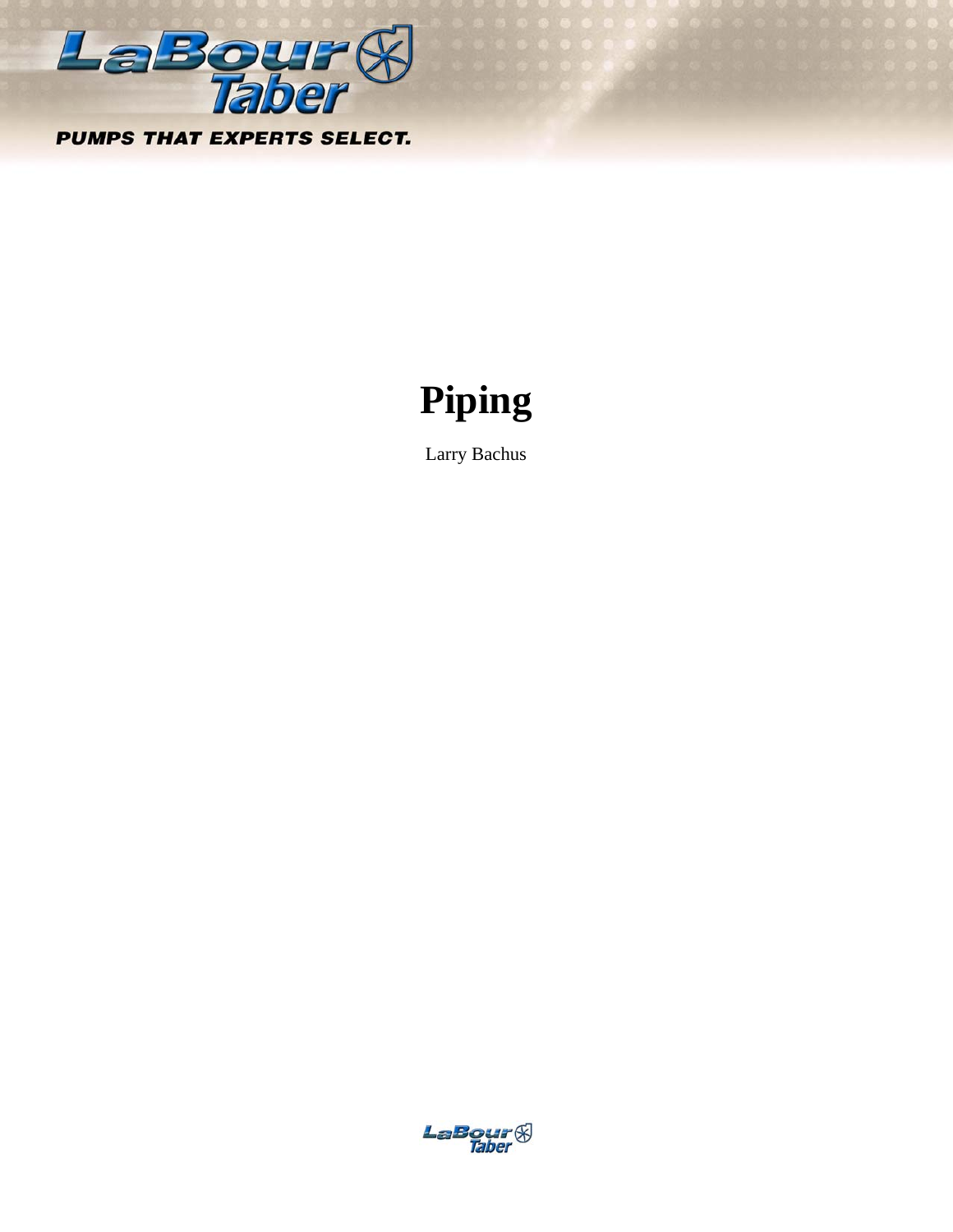#### Introduction:

We all know that piping is integral to the pump system. Because it is connected to the suction and discharge, the piping affects the health and well being of the pump. Incorrect pipe installation prejudices the pump's useful life. Presented here is graphic information on inadequate and correct piping arrangements.

### Piping Design to Drain Tanks and Sumps:

When draining a tank with two pumps, you should use a "T" with two connections. The dominant pump may asphyxiate the other pump. Each pump needs its own supply pipe (Figure 17-1).



The in-flow should not cause interference with the drain pipe (Figure 17-2).



Drain pipe design must respect proper submergence (Figure 17-3). The submergence laws appear later.



Use vortex breakers (Figure 17-4).

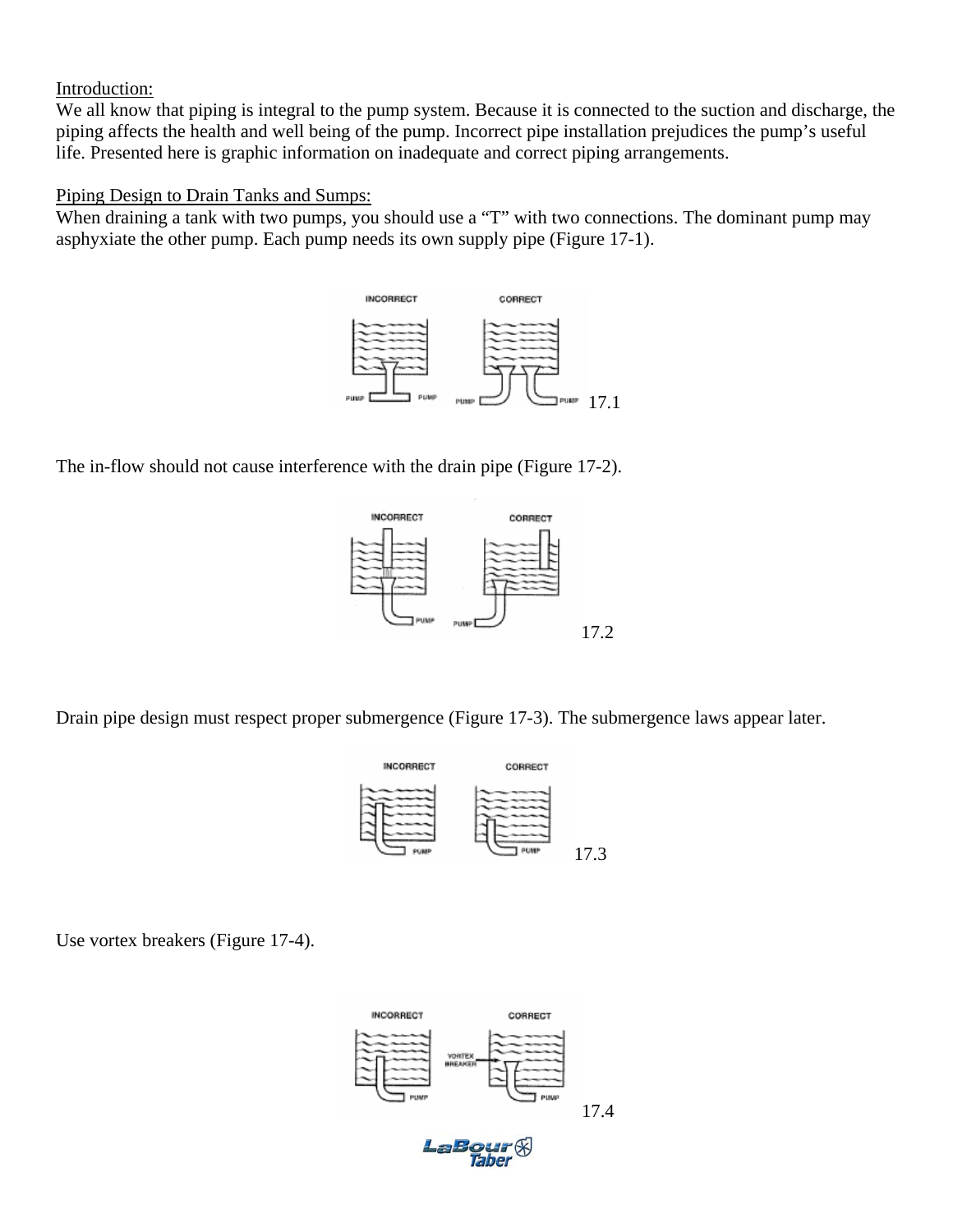Design the level indicators to respect to proper submergence (17-5).



Inadequate sump design leads to entrained air bubbles and turbulence. This will damage the pump (Figure 17- 6).



A submerged in-flow pipe and tank baffles prevent turbulence and bubbles from entering the suction piping (Figure 17-7).



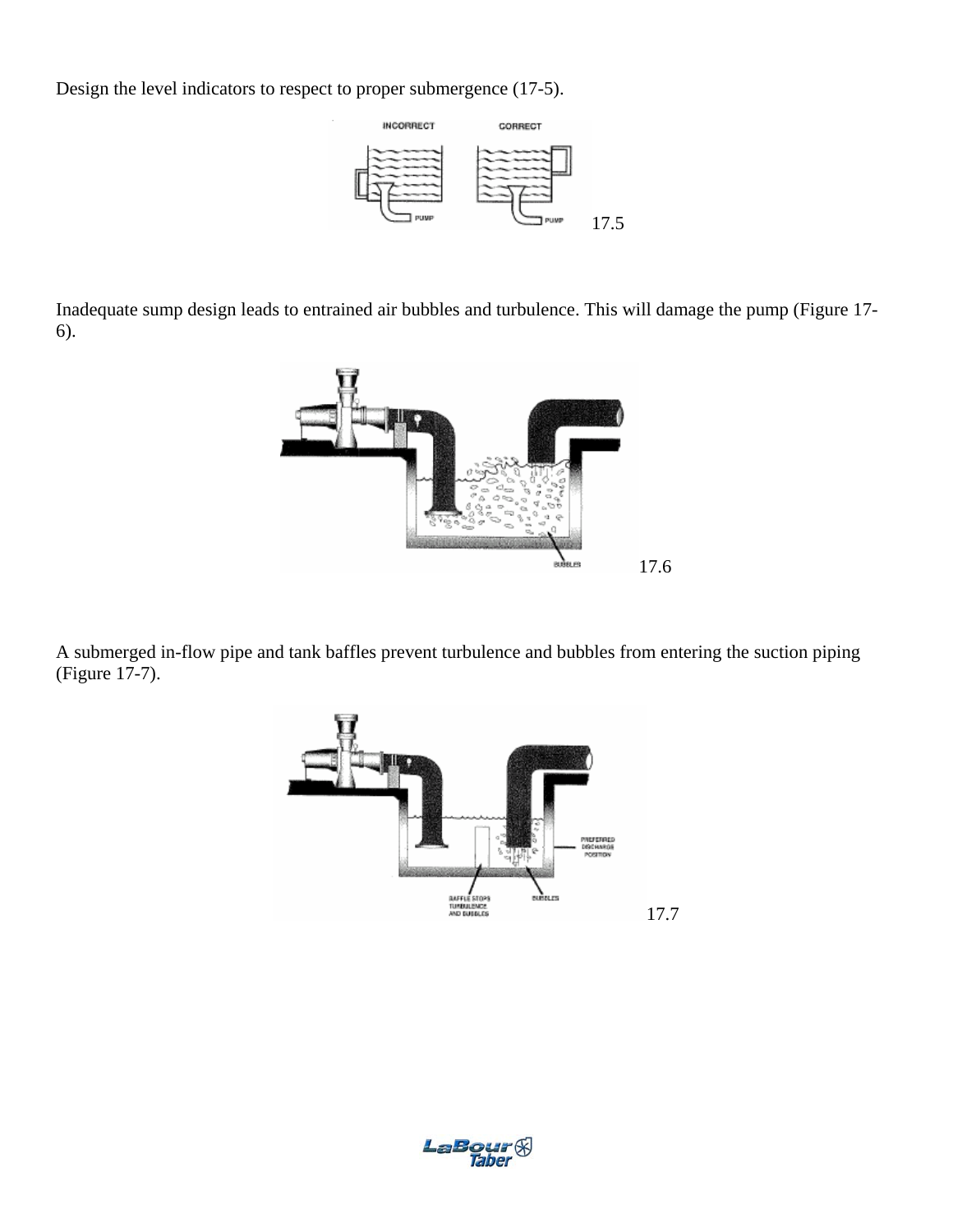The suction bell reduces entrance losses and helps to prevent vortices. If you use a basket strainer, the screen area should be four times the area of the entrance pipe. Avoid tight mesh screens because they clog quickly (Figure 17-8).



Avoid high-speed suction flow (Figure 17-9). This causes air entrainment. Also, a high suction lift produces the same effect.



These are the dimensions to respect for proper sump design (Figure 17-10). The submergence laws are independent of the pumps NPSHr. The submergence laws are presented later.



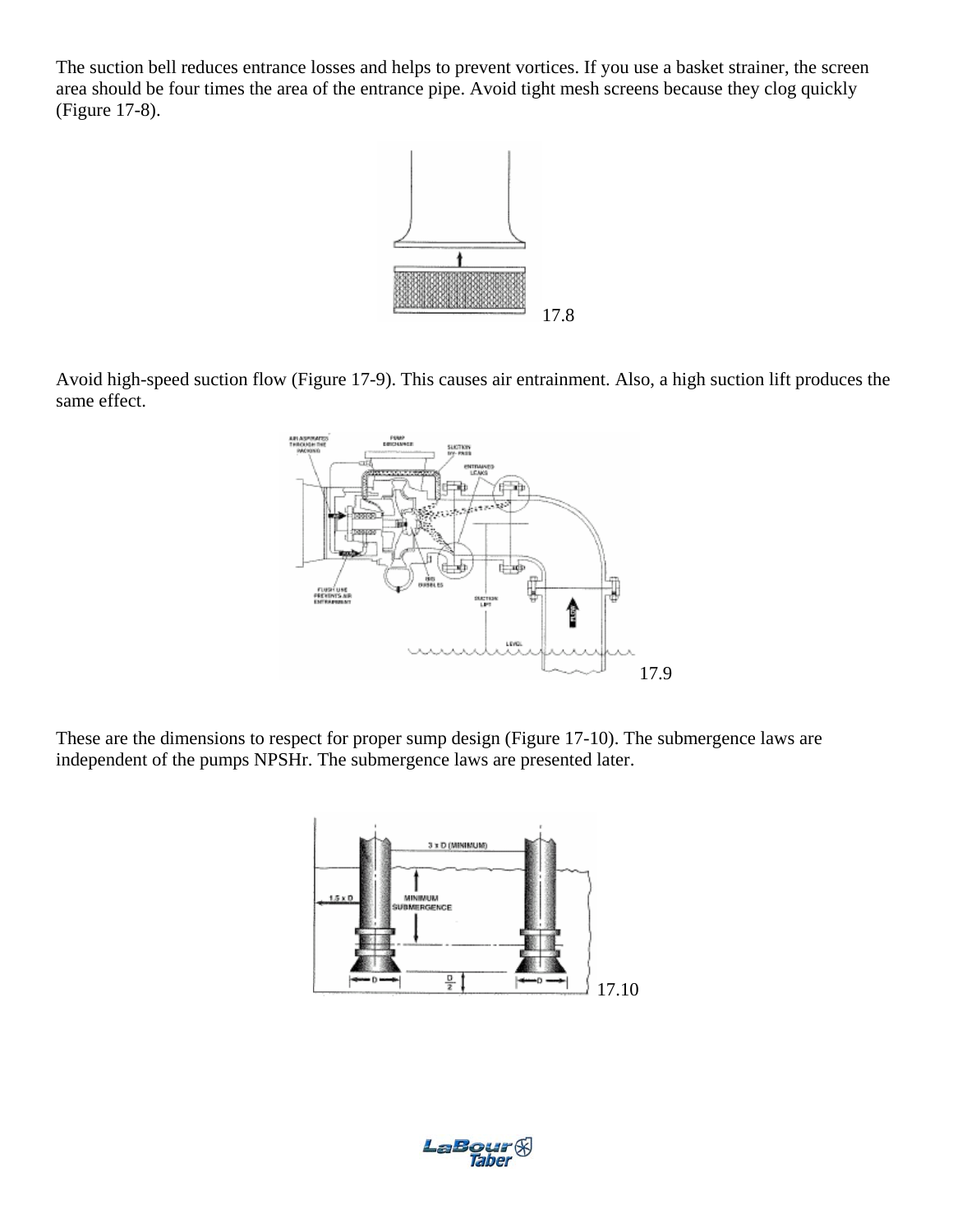This aspirated air vortex is the result of not respecting adequate submergence (Figure 17-11). The submergence laws follow:



## The Submergence Laws:





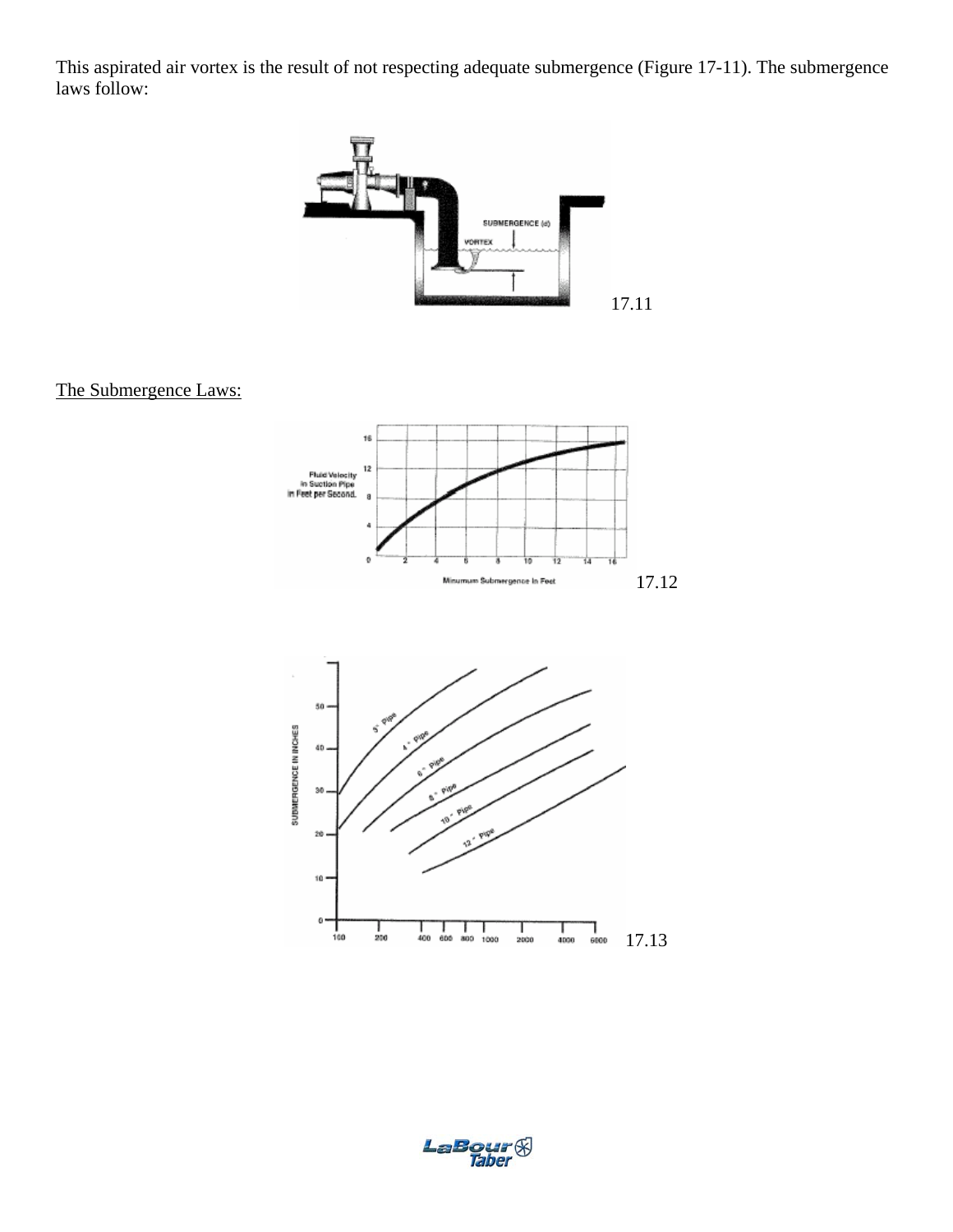Use a "Y" branch and not a "T" branch. This will reduce turbulence.



Correct suction piping leading to the pump (Figure 17-15)



You should respect 10 pipe diameters before the first elbow in the suction piping (Figure 17-16). Example, if the pump has a 6 inch suction nozzle, you should have 60 inches of straight pipe before the first elbow.



Use an eccentric pipe reducer to the pump suction nozzle (Figure 17-17).